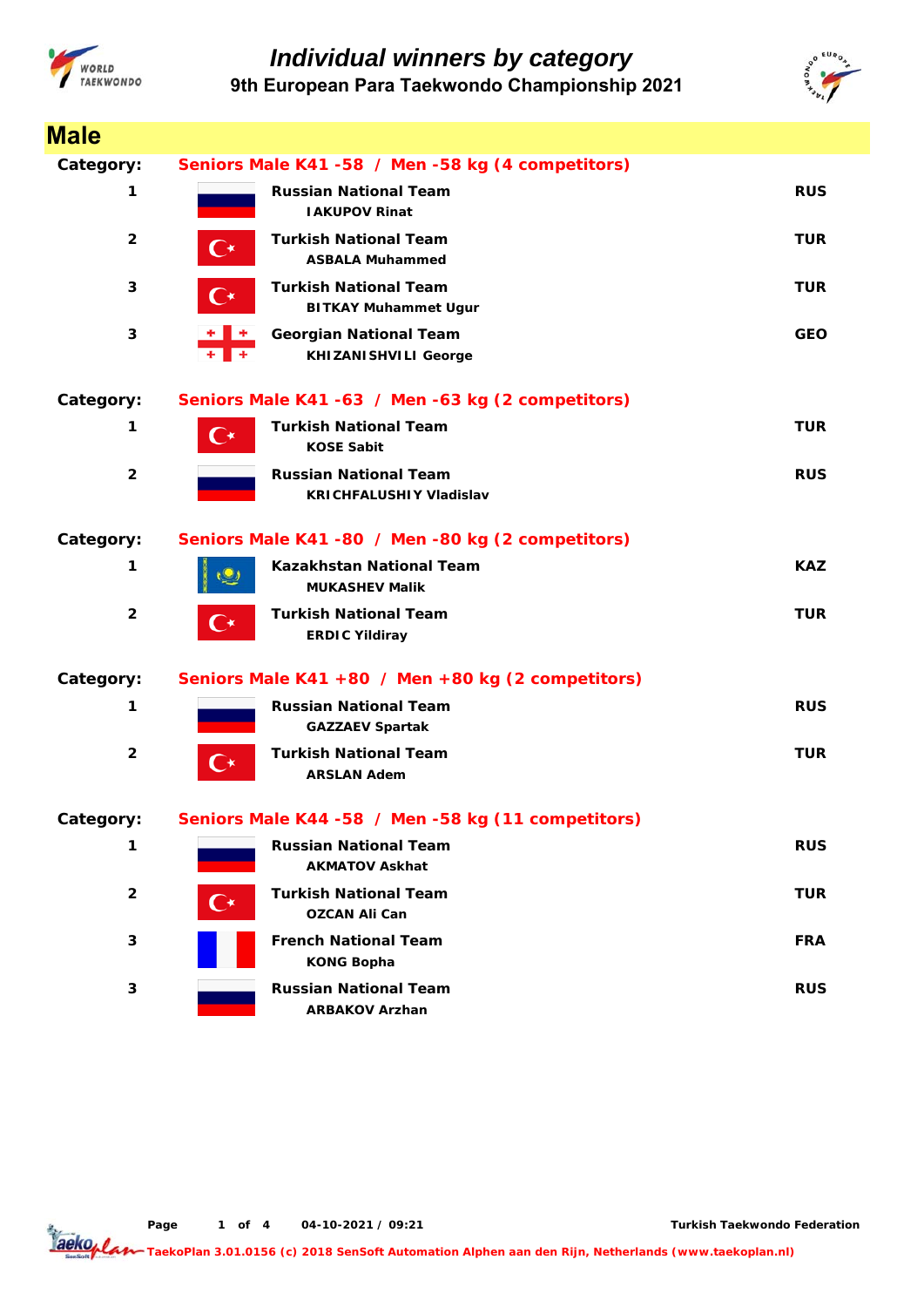



| <b>Male</b>    |                                                                             |            |
|----------------|-----------------------------------------------------------------------------|------------|
| Category:      | Seniors Male K44 -63 / Men -63 kg (12 competitors)                          |            |
| 1              | <b>Turkish National Team</b><br>$\mathbf{C}^\star$<br><b>BOZTEKE Mahmut</b> | <b>TUR</b> |
| $\overline{2}$ | <b>Russian National Team</b><br><b>ALIFIRENKO Evgenii</b>                   | <b>RUS</b> |
| 3              | <b>Turkish National Team</b><br>( ∗<br><b>AKAY Mikail</b>                   | TUR        |
| 3              | <b>Turkish National Team</b><br>C∗<br><b>ADIYAMAN Rafet Samet</b>           | <b>TUR</b> |
| Category:      | Seniors Male K44 - 70 / Men - 70 kg (14 competitors)                        |            |
| 1              | <b>Turkish National Team</b><br>$\mathsf{C}^\star$<br><b>CELIK Fatih</b>    | <b>TUR</b> |
| $\overline{2}$ | <b>Poland National Team</b><br><b>KESICKI Maciej</b>                        | <b>POL</b> |
| 3              | <b>Turkish National Team</b><br>C∗<br><b>ATALAY Oktay</b>                   | <b>TUR</b> |
| 3              | <b>Russian National Team</b><br><b>OMAROV Kadibagama</b>                    | <b>RUS</b> |
| Category:      | Seniors Male K44 -80 / Men -80 kg (15 competitors)                          |            |
| 1              | <b>Russian National Team</b><br><b>FEOFANOV Vladimir</b>                    | <b>RUS</b> |
| $\overline{2}$ | <b>Russian National Team</b><br><b>ISALDIBIROV Magomedzagir</b>             | <b>RUS</b> |
| 3              | <b>Kazakhstan National Team</b><br><b>DOMBAYEV Nurlan</b>                   | <b>KAZ</b> |
| 3              | <b>Ukraine National Team</b><br><b>NECHAI Vladyslav</b>                     | <b>UKR</b> |
| Category:      | Seniors Male K44 +80 / Men +80 kg (10 competitors)                          |            |
| 1              | <b>Russian National Team</b><br><b>RAMAZANOV Aliskhab</b>                   | <b>RUS</b> |
| $\overline{2}$ | <b>Russian National Team</b><br><b>IAKHIAEV Bilal</b>                       | <b>RUS</b> |
| 3              | <b>Kazakhstan National Team</b><br><b>OMIRALI Nyshan</b>                    | <b>KAZ</b> |
| 3              | <b>Russian National Team</b><br><b>ATAEV Zainutdin</b>                      | <b>RUS</b> |

**Page o 2 f 4 04-10-2021 / 09:21**

**Turkish Taekwondo Federation**

Taekoplan **TaekoPlan 3.01.0156 (c) 2018 SenSoft Automation Alphen aan den Rijn, Netherlands (www.taekoplan.nl)**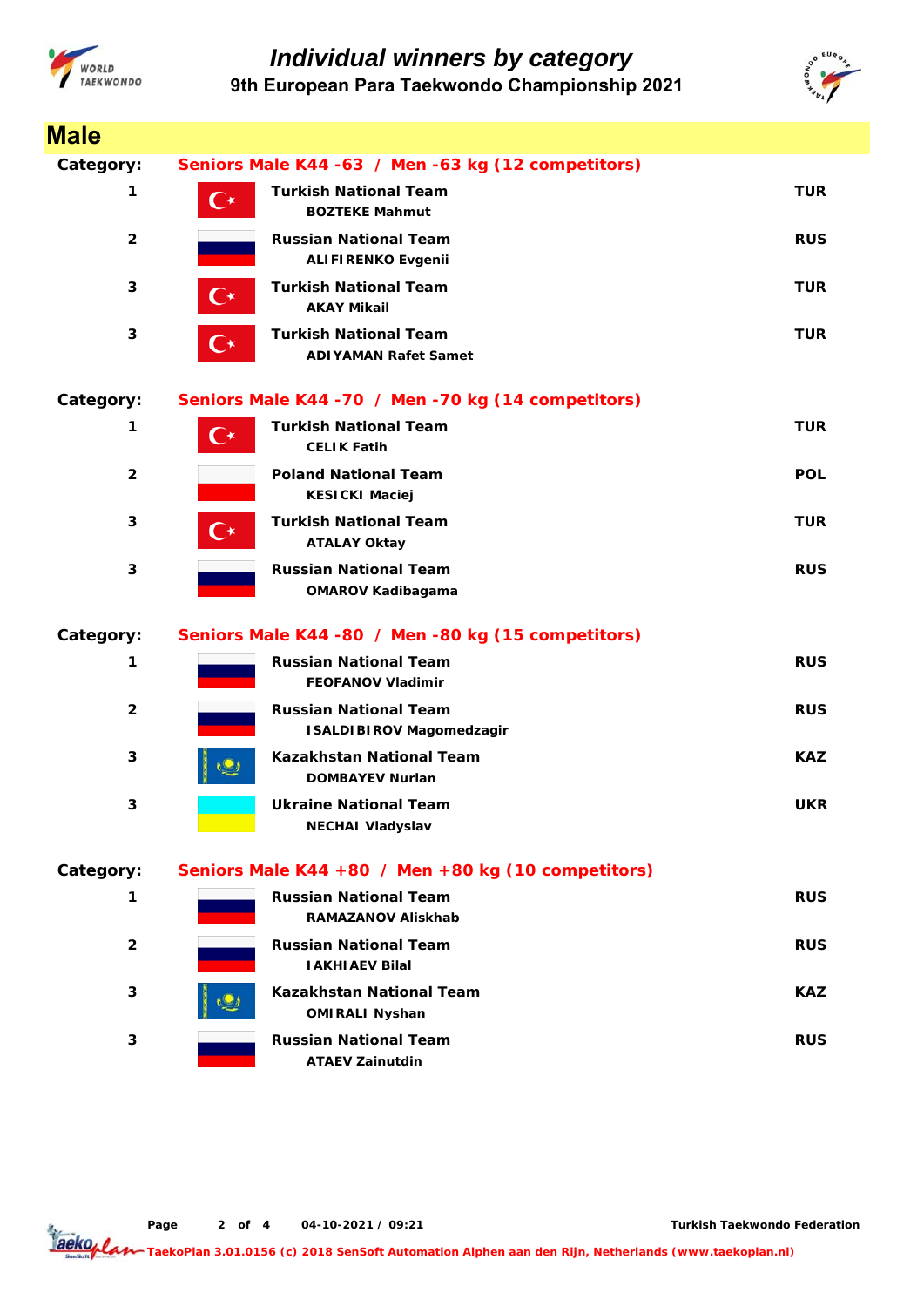



| <b>Female</b>  |                                                                                 |            |
|----------------|---------------------------------------------------------------------------------|------------|
| Category:      | Seniors Female K41 -47 / Women -47 kg (1 competitors)                           |            |
| 1              | <b>Turkish National Team</b><br>$\mathsf{C}^\star$<br><b>KARA Semra</b>         | <b>TUR</b> |
| Category:      | Seniors Female K41 +65 / Women +65 kg (1 competitors)                           |            |
| 1              | <b>Turkish National Team</b><br>$\mathsf{C}\star$<br><b>ISIK Ayse</b>           | <b>TUR</b> |
| Category:      | Seniors Female K44 -47 / Women -47 kg (7 competitors)                           |            |
| 1              | <b>Russian National Team</b><br><b>KARA-OOL Dzhetsun-Sholbana</b>               | <b>RUS</b> |
| $\overline{2}$ | <b>Ukraine National Team</b><br><b>MARCHUK Viktorija</b>                        | <b>UKR</b> |
| 3              | <b>Turkish National Team</b><br>$\mathsf{C}\star$<br><b>EKINCI Nurcihan</b>     | <b>TUR</b> |
| 3              | <b>Turkish National Team</b><br>( ∗<br><b>EMIRE Busra</b>                       | <b>TUR</b> |
| Category:      | Seniors Female K44 -52 / Women -52 kg (3 competitors)                           |            |
| 1              | <b>Turkish National Team</b><br>$\mathsf{C}\star$<br><b>CAVDAR Meryem Betul</b> | <b>TUR</b> |
| $\mathbf{2}$   | <b>Russian National Team</b><br>PODDUBSKAIA Anna                                | <b>RUS</b> |
| 3              | <b>Turkish National Team</b><br>( ∗<br><b>ALTUN Emine</b>                       | <b>TUR</b> |
| Category:      | Seniors Female K44 -57 / Women -57 kg (7 competitors)                           |            |
| 1              | Kazakhstan National Team<br>$\sqrt{2}$<br>DOSMALOVA Kamilya                     | <b>KAZ</b> |
| $\overline{2}$ | <b>Turkish National Team</b><br>C∗<br><b>GURDAL Gamze</b>                       | <b>TUR</b> |
| 3              | <b>Russian National Team</b><br><b>KARINA Raganina</b>                          | <b>RUS</b> |
| 3              | <b>Turkish National Team</b><br>$\mathbf{C}^{\star}$<br><b>SEN Tugce</b>        | <b>TUR</b> |
| Category:      | Seniors Female K44 -65 / Women -65 kg (3 competitors)                           |            |
| 1              | <b>Turkish National Team</b><br>$\mathbf{C}^{\star}$<br><b>ER Secil</b>         | <b>TUR</b> |
| $\overline{2}$ | <b>Turkish National Team</b><br>C∗<br>EMEKSIZ BACAKSIZ Seyma Nur                | <b>TUR</b> |
| 3              | <b>Turkish National Team</b><br>$\mathbf{C}^{\star}$<br><b>OZDAG Lutfiye</b>    | <b>TUR</b> |

**Page o 3 f 4 04-10-2021 / 09:21**

**Turkish Taekwondo Federation**

Taekoplan **TaekoPlan 3.01.0156 (c) 2018 SenSoft Automation Alphen aan den Rijn, Netherlands (www.taekoplan.nl)**